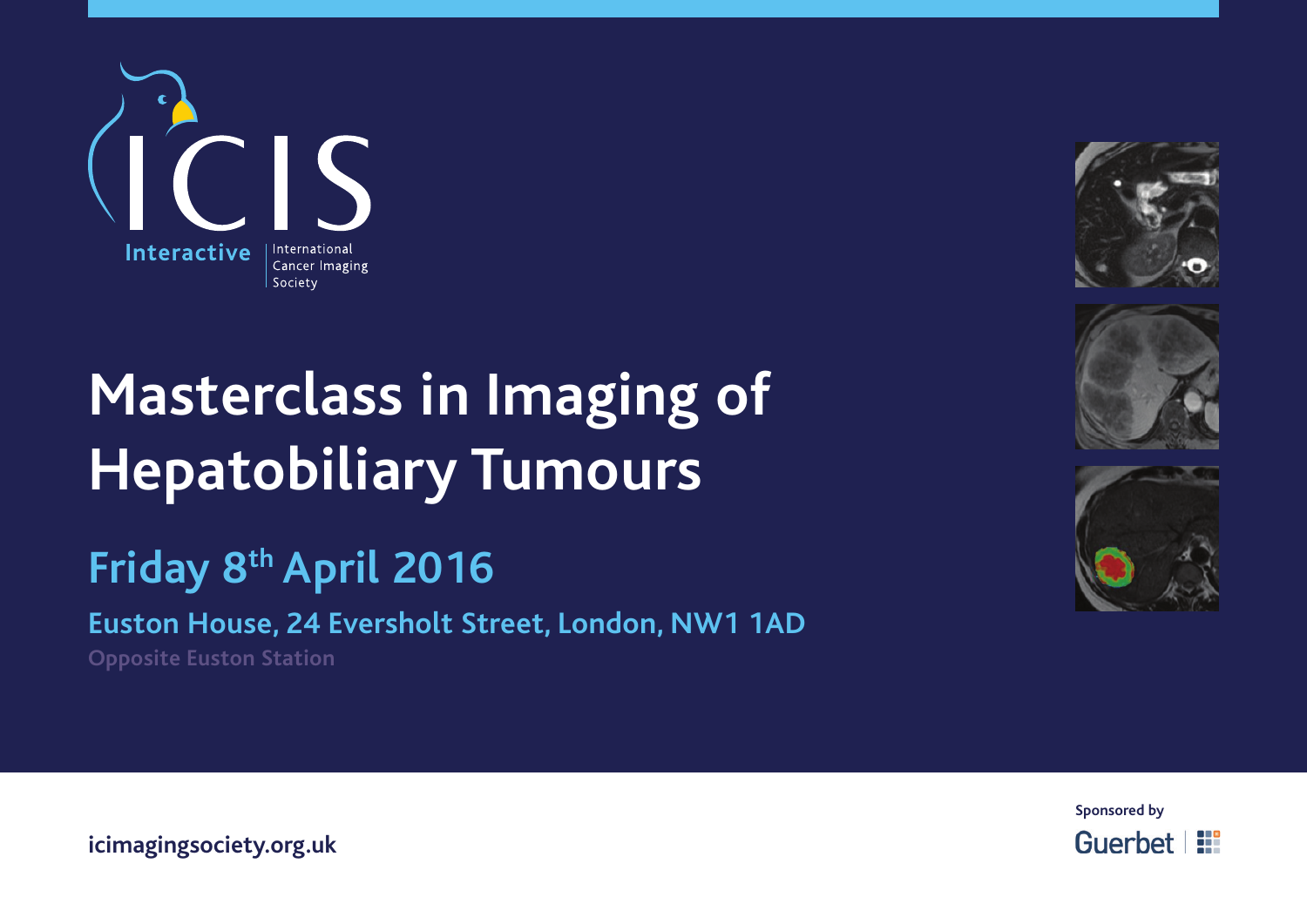**Masterclass in Imaging of<br>
Masterclass in Imaging of hepatobiliary tumours is a one day teaching course in the highly commended ICIS interactive series, which will highlight the discriminatory imaging features of focal liver lesions in the normal, cirrhotic and cancer patients. State-of-the-art MR imaging of cholangiocarcinoma will be reviewed, as well as morphological/ functional imaging assessment of tumour response to treatment.**

The course is limited to 40 participants, split between two parallel workshops running concurrently. Each of the four 1.5 hour sessions will commence with a short lecture followed by mentored review of carefully selected cases on individual workstations. A comprehensive workbook is provided to enhance learning.

The faculty comprises four experts in Hepatobiliary Tumours who will each focus on a particular aspect to provide practical and relevant information for clinical practice. This includes CT and MRI evaluation of focal liver lesions in the normal, cirrhotic and cancer patient; MRI assessment of cholangiocarcinoma, as well as tumour response assessment using RECIST, modified RECIST and functional imaging (diffusion MRI, dynamic contrast enhanced MRI).

Royal College of Radiologists accreditation has been applied for.

**We gratefully acknowledge the support of Guerbet for this course.**

### **Course Organisers** Dr. Giovanni Morana, Prof. Dow-Mu Koh **Faculty** Dr. Giovanni Morana (Treviso), Dr. Luigi Grazioli (Brescia), Dr. Kartik Jhaveri (Toronto), Prof. Dow-Mu Koh (London)

**A** Series Organiser Prof. Dow-Mu Koh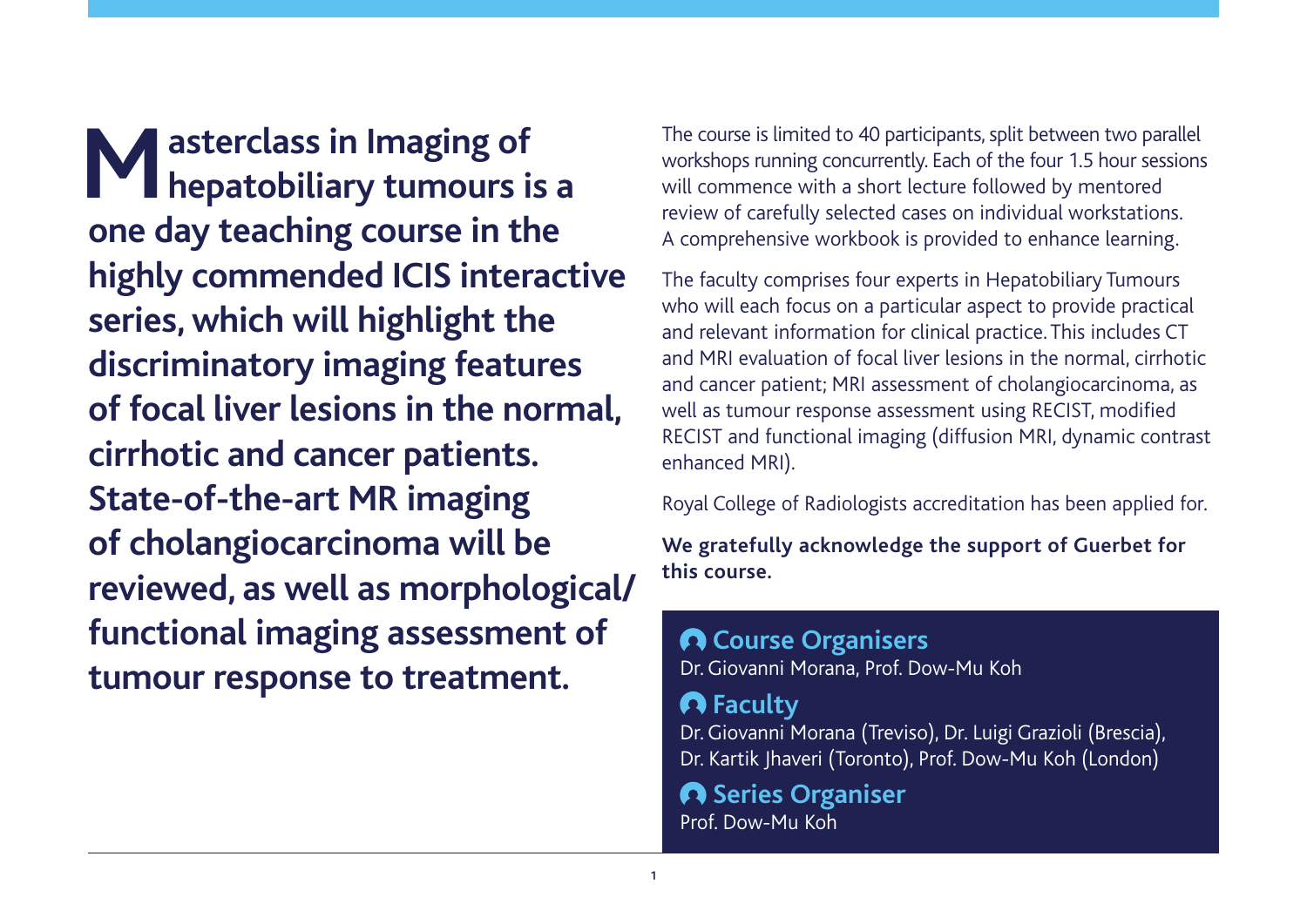| 08:45 | <b>Registration</b>                                                                                                            |
|-------|--------------------------------------------------------------------------------------------------------------------------------|
| 09:10 | Welcome                                                                                                                        |
| 09:20 | <b>Session 1</b><br>Room A: Focal liver lesions: Normal and Cancer patients<br>Room B: Focal liver lesions: Cirrhotic patients |
| 10:50 | <b>Break</b>                                                                                                                   |
| 11:10 | <b>Session 2</b><br>Room A: Focal liver lesions: Cirrhotic patients<br>Room B: Focal liver lesions: Normal and Cancer patients |
| 12:40 | Lunch                                                                                                                          |
| 13:40 | <b>Session 3</b><br>Room A: MRI of cholangiocarcinoma<br>Room B: Evaluation of tumour response                                 |
| 15:10 | <b>Break</b>                                                                                                                   |
| 15:30 | <b>Session 4</b><br>Room A: Evaluation of tumour response<br>Room B: MRI of cholangiocarcinoma                                 |
| 17:00 | <b>Close</b>                                                                                                                   |

#### **Example 2 Course Programme Important information**

Reservations will only be confirmed on receipt of the fully completed booking form and full payment. A confirmation letter will be issued on receipt of full payment. Reservations are subject to availability and will be confirmed within one week from receipt of completed booking form and full payment.

Refunds (minus an administration charge of £70) will only be made if written notification is received by Saturday 12th March 2016. Thereafter no refunds will be made.

#### **Travel Information**

Euston House is located opposite Euston Station, and close to St. Pancras International and King's Cross Stations. All these stations are served by mainline and underground services.

#### **Accommodation**

Delegates to Euston House (part of Learning Tree International) are offered preferential rates at a range of nearby hotels. Please see ICIS website for further details and book direct via Insight using a downloadable form.